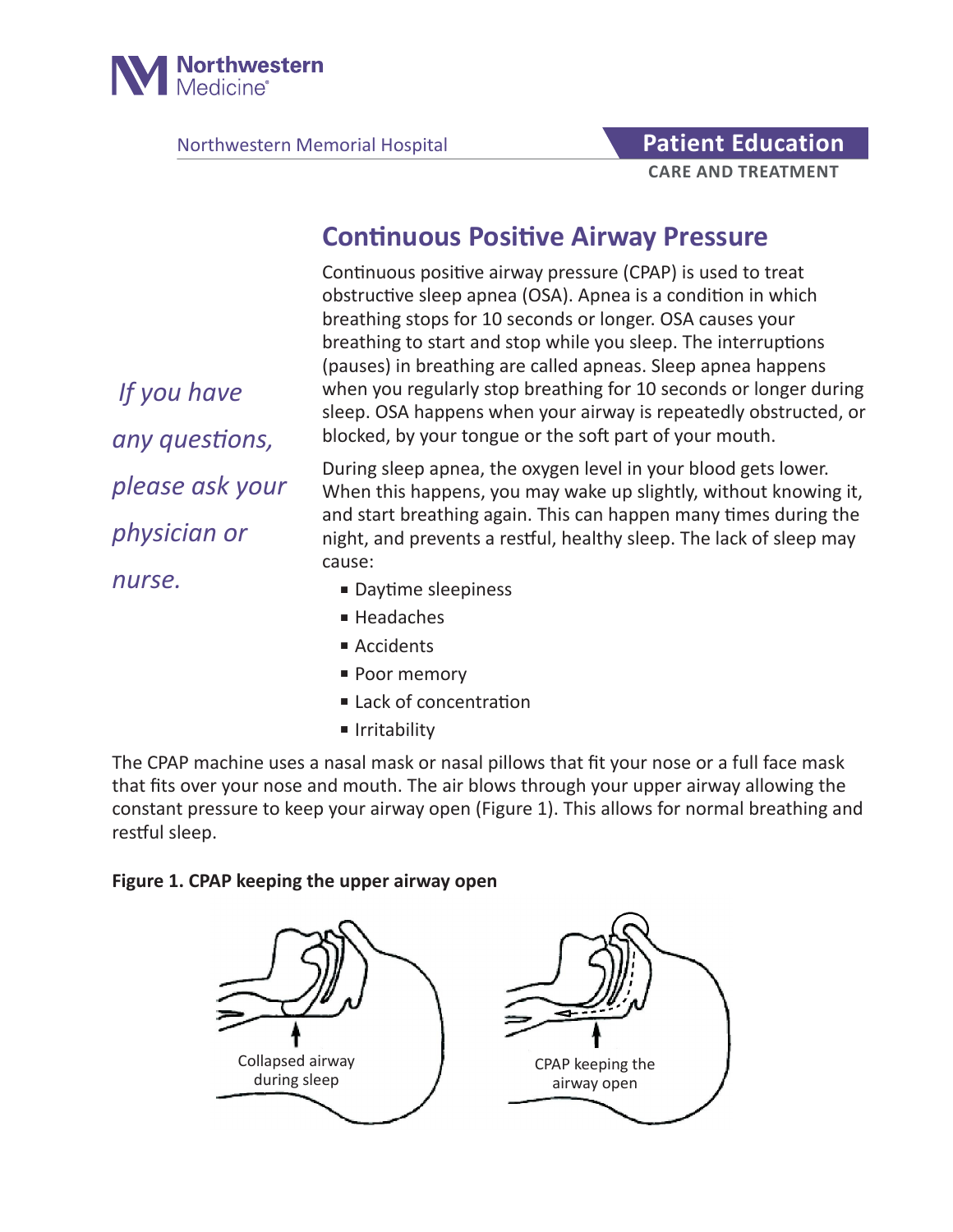If you have OSA and it is not treated, the low oxygen level in your blood may harm your heart and other organs. That is why it is very important for you to use CPAP. Obstructive sleep apnea returns when CPAP is not used. By using CPAP properly, you can expect to:

- Breathe more easily during sleep.
- Not wake up during sleep as often.
- Get the restful sleep you need.

#### **Preparation**

If you need CPAP therapy, this is what you can expect:

- You and your family will be trained to use the CPAP equipment by staff at the sleep lab, hospital or home care company.
- When you get your CPAP equipment from the home care company, you will receive instructions about how to care for and use the equipment. You will be fitted with the mask and shown how to wear it. They will give you the supplies you need.
- The home care company will set the CPAP machine as instructed by your physician.
- You will be given phone numbers for those who can best answer your questions.

#### **Setup**

- Place the CPAP machine on a sturdy table near your bed.
- If your machine has a humidity chamber, fill it with distilled water.
- Plug it into an electrical outlet.
- Connect the tubing to the machine.

### **At bedtime**

Wear your CPAP device at night when you sleep. When you go to bed, follow these steps:

- 1. Put the mask on as instructed by the home care company.
- 2. Adjust the mask to make sure it fits properly.
- 3. Turn on the power switch.
- 4. Lie down, relax and breathe through your nose.

In the morning, turn off the machine. Remove your mask for cleaning.

#### **How to clean and care for your CPAP equipment**

It is important to keep your equipment clean to prevent infection.

#### *Daily cleaning*

- Clean the mask or nasal pillow and headgear once a day.
- Use a damp towel with mild detergent and warm water or wipe the parts with premoistened towels designed for CPAP equipment.
- Empty the water from the humidifier chamber daily. Refill it with clean, distilled water before bedtime.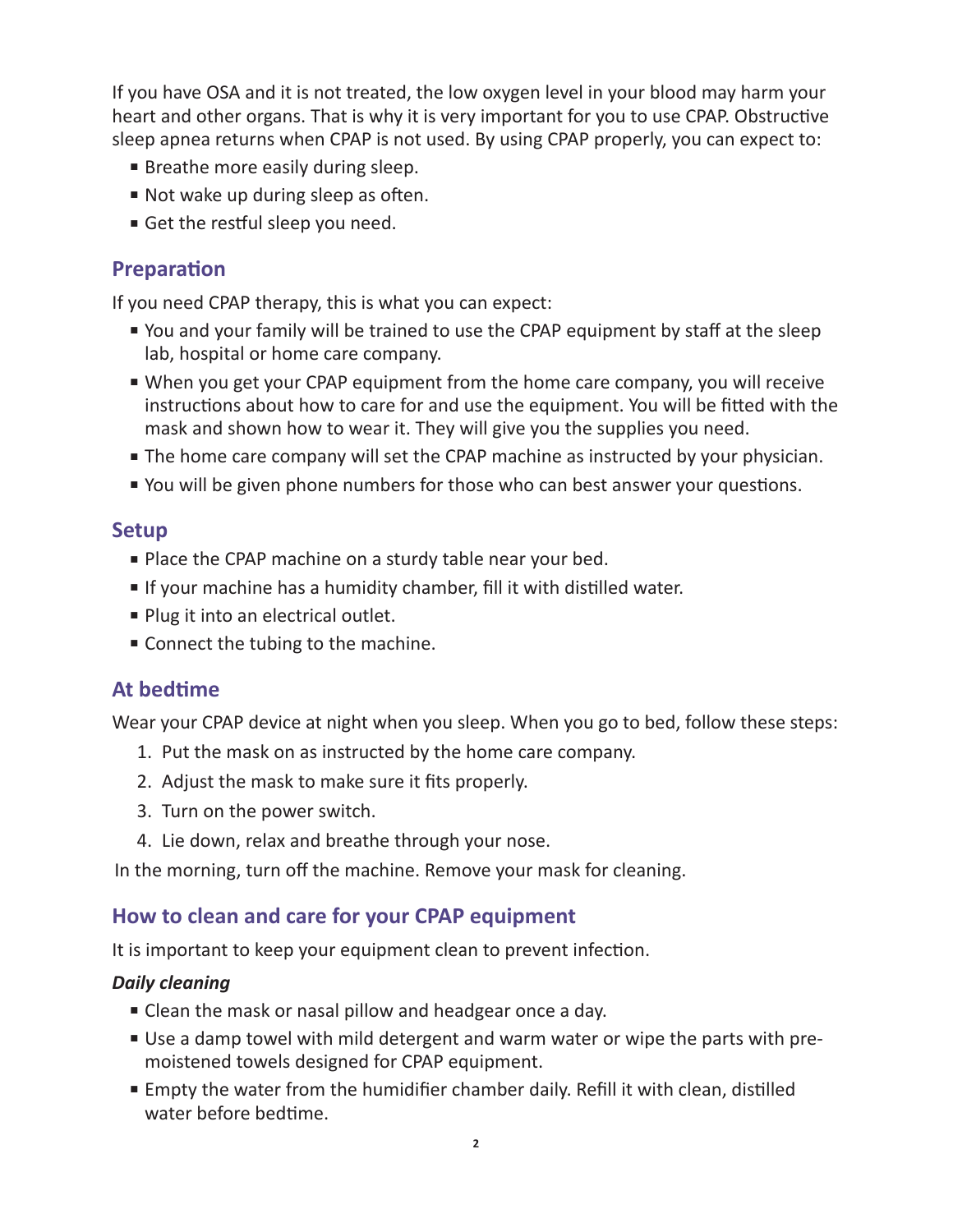#### *Weekly cleaning*

Clean the outside of the CPAP machine, the mask or nasal pillow, the tubing hoses and the humidifier chamber once a week. Follow these steps:

- 1. Unplug the machine from the power source.
- 2. Wipe the outside of the CPAP machine with a damp cloth to remove dust and debris.
- 3. Remove the mask or nasal pillow, humidifier chamber and tubing.
- 4. Wash them with warm soapy water.
- 5. Rinse them with clean, clear water.
- 6. Place the parts on a clean towel to dry.
- 7. Hang the tubing to dry.
- 8. To disinfect the chamber, mix 1 part vinegar and 4 parts water in the clean chamber. Let it soak for 30 minutes. Rinse it with clean water.

#### *CPAP servicing*

Change your CPAP machine filter according to the manufacturer's instructions.

A durable medical equipment company should check your CPAP machine once a year to make sure the pressures are set correctly and all parts are working properly (recommended by the American Sleep Apnea Association).

## **Helpful hints**

- Use your CPAP machine every night for the best results.
- Use a permanent ink marker to mark where the straps fit into the mask. This will help keep the mask fitting properly for you.
- Wash your face to remove excess oils before using the mask. This will help in securing the mask and will improve the useful life of the mask.

## **Troubleshooting**

- **Discomfort from feeling too much pressure:** It will take time to adjust to nasal CPAP. Use the machine's "ramp" feature to gradually increase air pressure over time. Relax and breathe slowly through your nose.
- **Dryness of your nose:** Use a room humidifier or call your physician or home care company about adding a humidifier to your CPAP system.
- **Soreness to the bridge of your nose:** Ask your physician or home care company about using a special dressing to prevent skin breakdown.
- **Eye soreness:** Contact the home care company. You can be fitted with a different size mask.